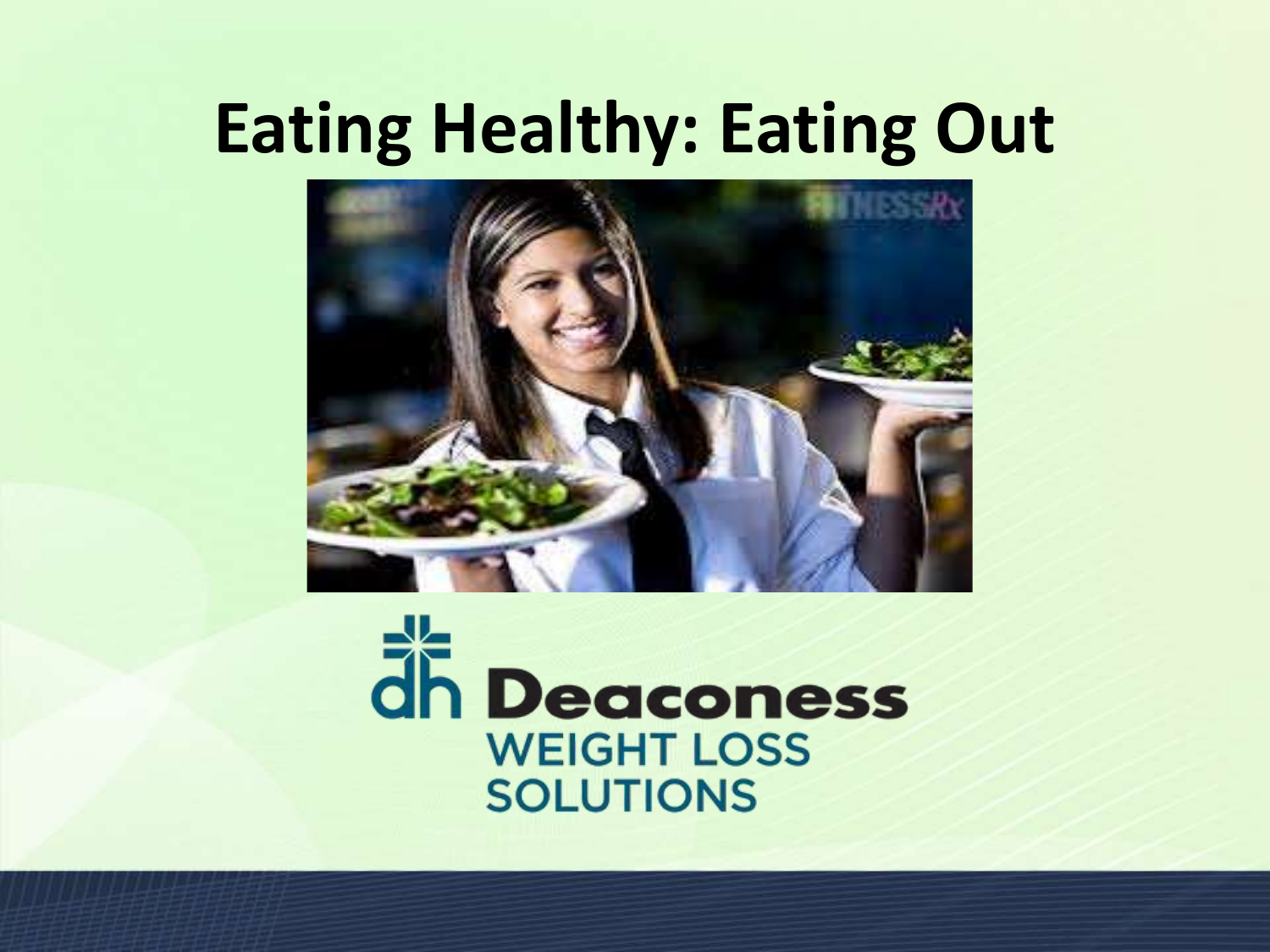

# **Eating Out Events:**

- Necessity:
	- You're hungry and it's time to eat
	- Business luncheons
	- Vacations
	- Airline meals
- Special Occasion:
	- Celebrations
	- Holidays
	- Special events

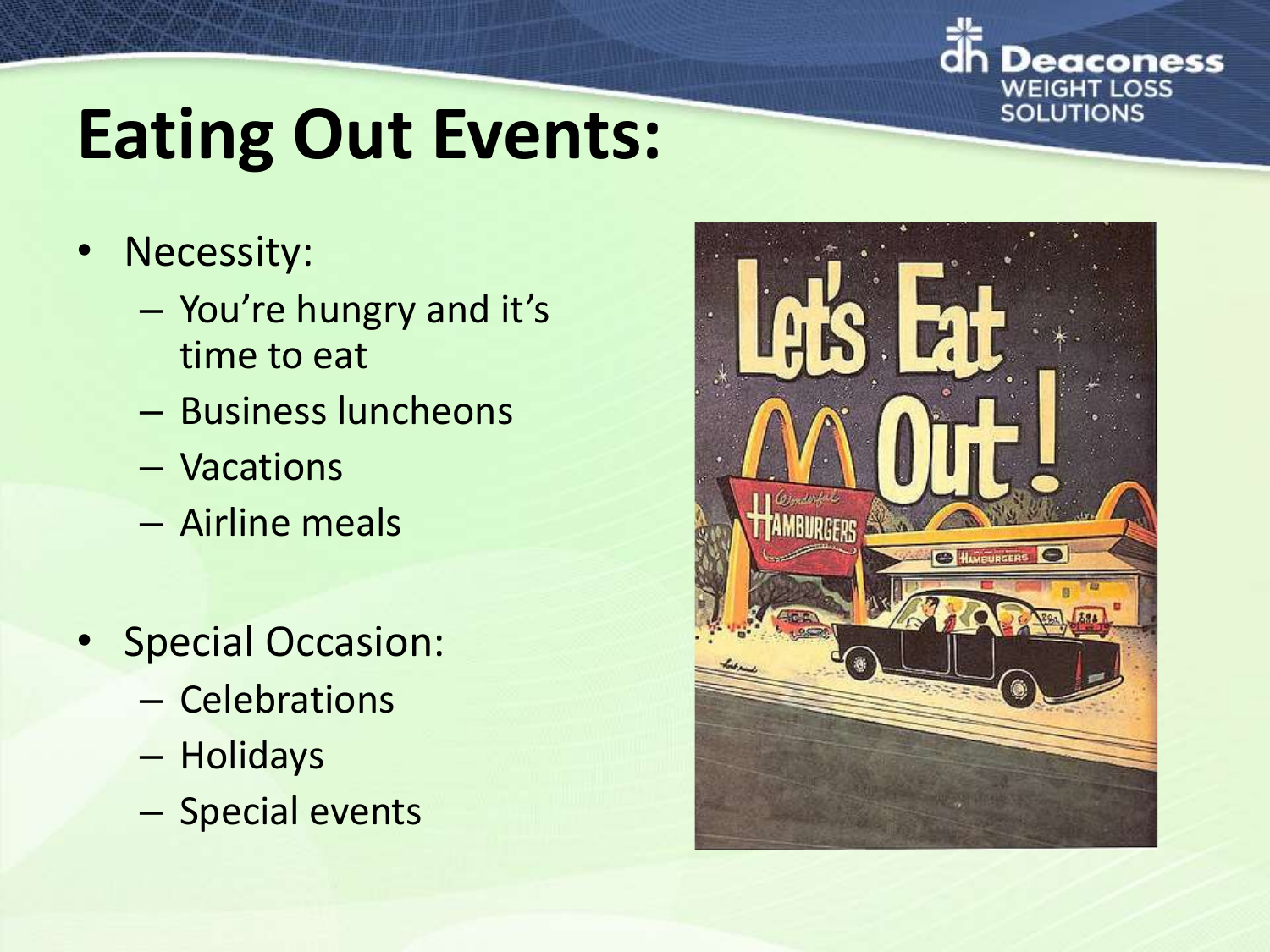

## **Preparing to Eat Out: Plan Ahead!**



### **Planning ahead includes:**

- Determine where you will eat.
- Determine the number of calories allotted for the meal.
- Plan what you will eat before entering the restaurant.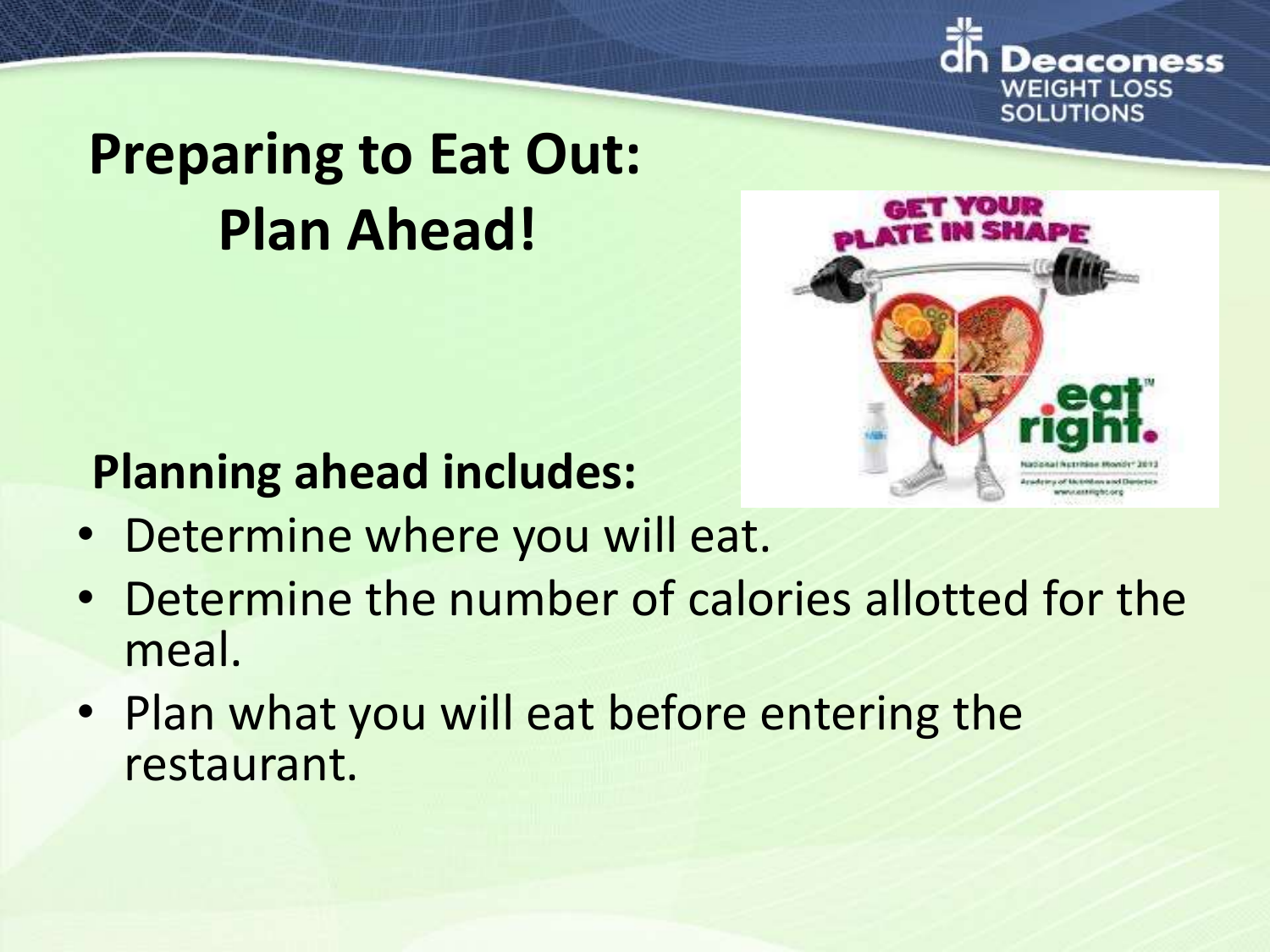

# Caution With These Menu Terms

#### **Common meal/food terms:**

 Organic – describes how the food was grown

These terms sound good but are vague and do not a guarantee the best food choice to help you meet your nutrition goals:

- **Healthy**
- **resh**
- **Clean**
- **Wholesome**
- **Natural**



Common terms on menus which usually indicate high calorie:

- Crispy/crunchy = usually fried
- Smothered = lots of sauce &/or cheese
- Stuffed or loaded = an entrée/food item such as baked potato with all or extra toppings/add ins
- Creamy = typically made with butter, cream & cheese such as Alfredo sauce
- Au Gratin topped with cheese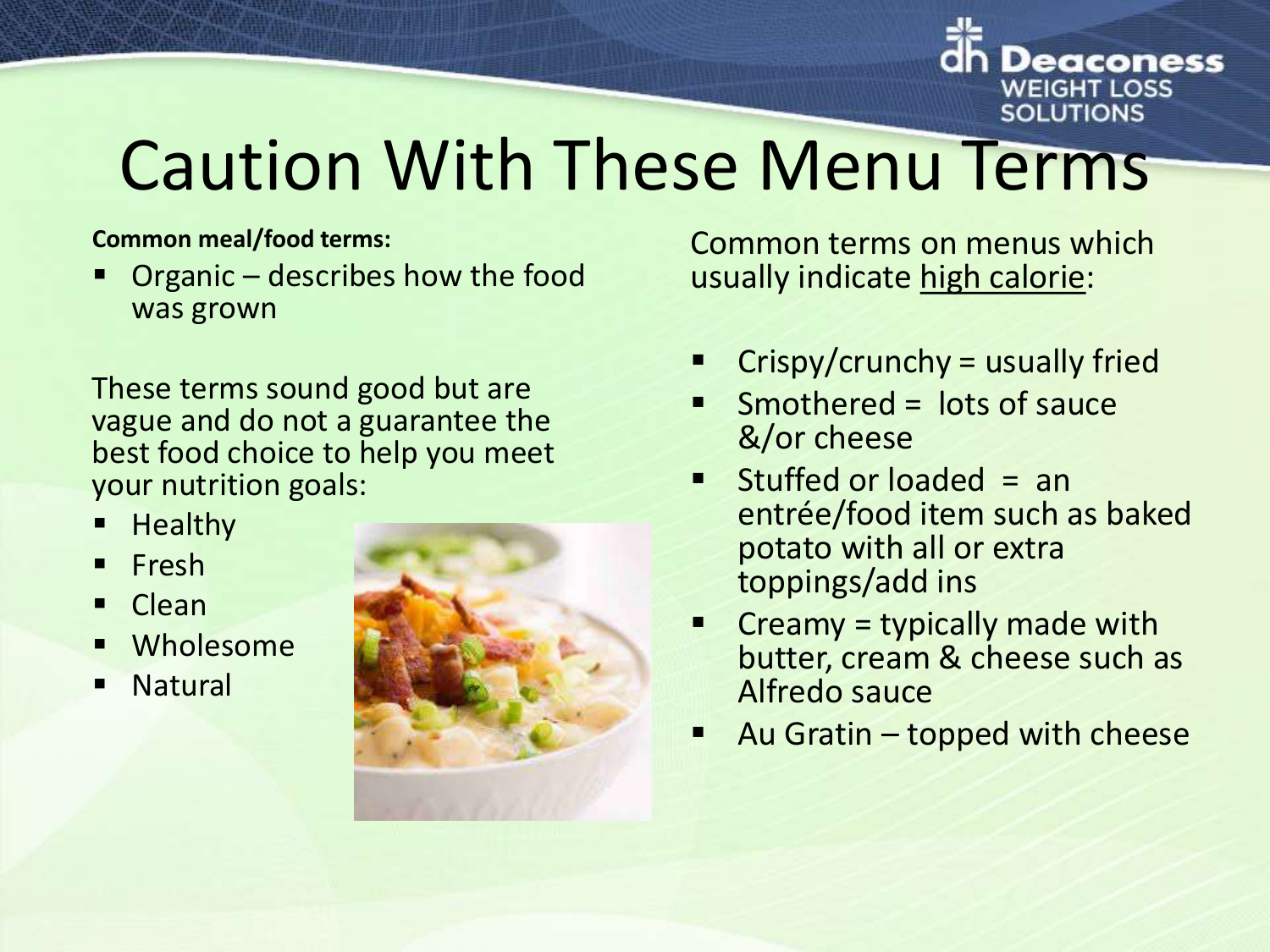

# **Beware of the "Starters"**

#### **Mexican Restaurant: Tortilla Chips**

- 1 basket of chips =726 calories 10 chips =160 calories
- 1 basket of baked chips = 560 calories

**Note:** several calories can be consumed even if chips are baked

#### **Steakhouse/Family Dining: Rolls**

 $1$  roll = 227 calories

Think about how many chips or rolls can be consumed while you're talking and waiting on the food to arrive at the table!

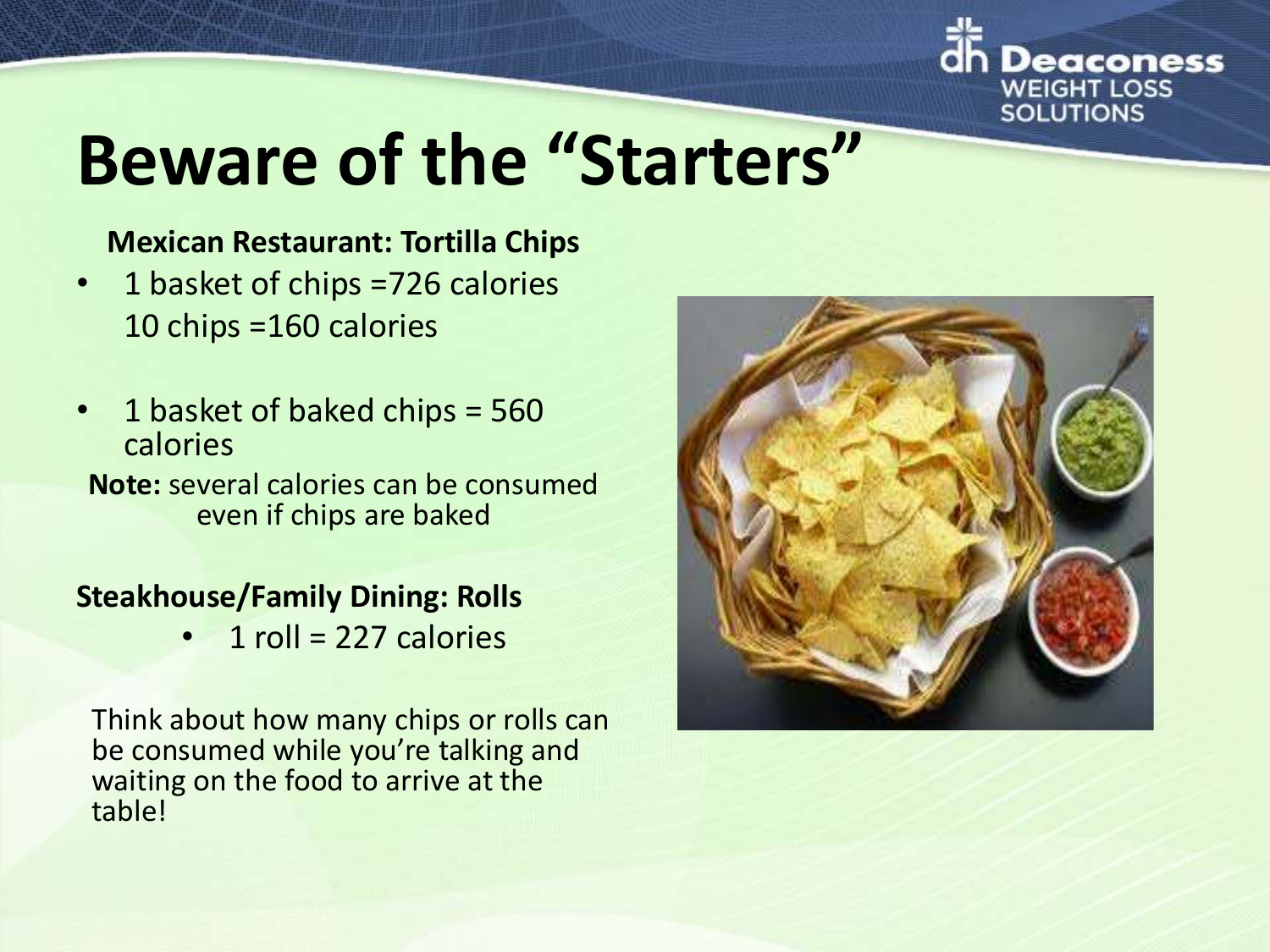

# **Eating Out Strategies: Starter Control**

### **Strategies for Success**

- **Nexican Restaurant** Tortilla Chips: Count out the number of chips you plan to eat.
- **Take your own pre**portioned baked chips. Enjoy the salsa!

### **Strategies for Success**

- Dinner Rolls: Will a dinner roll be a part of your meal?
- Ask for the basket of rolls or chips to be removed **or** moved far away!

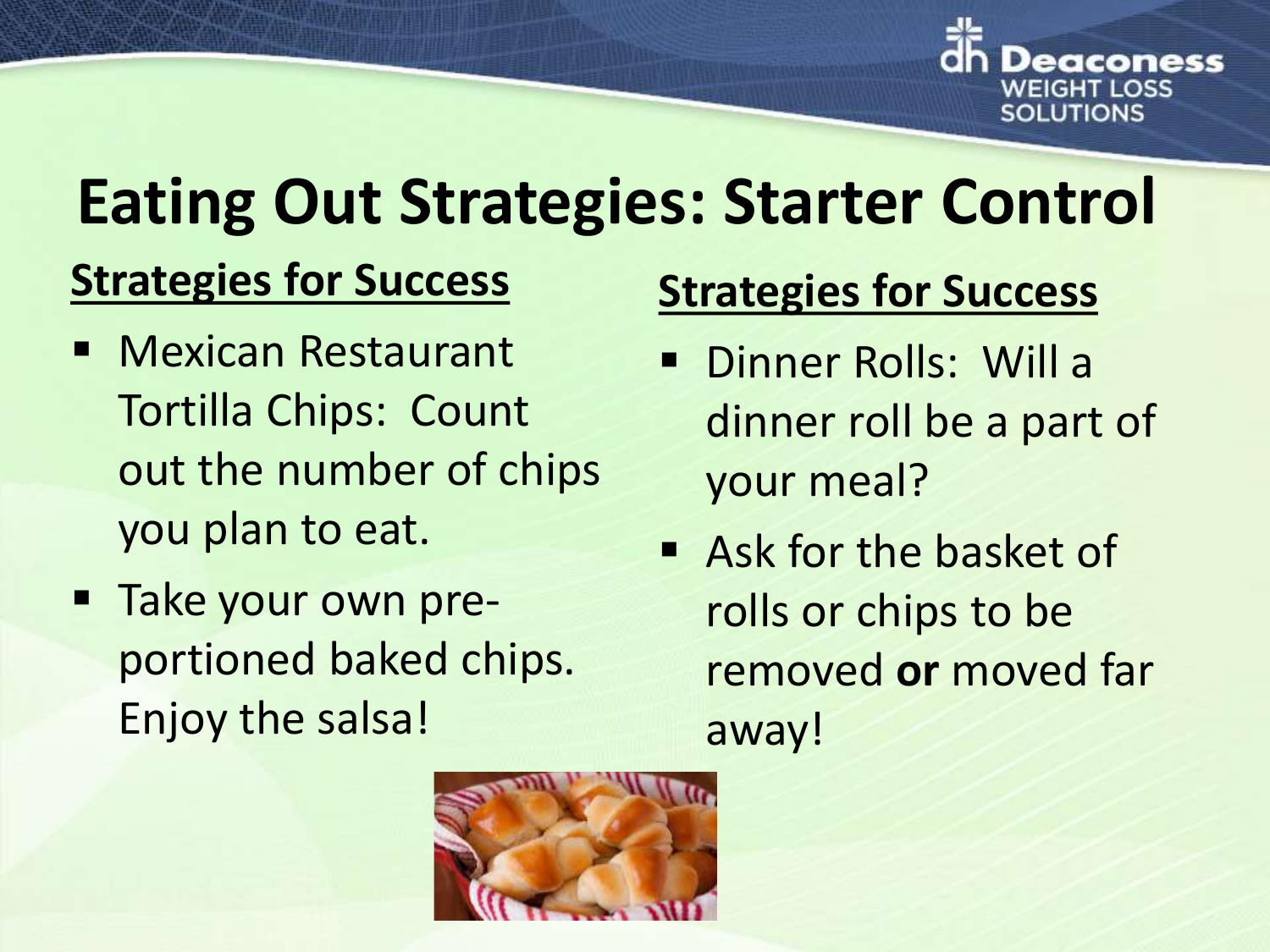

### **Appetizers: Choose Carefully**

Some appetizers can be the main meal!

Shrimp Cocktail + Side Salad for a complete meal with less calories



**Red Lobster:**  Chilled Jumbo Shrimp Cocktail = 130 calories **OR** Parrot Isle Jumbo Coconut Shrimp = 610 calories

O'Charley's: 1 bowl of Chicken Tortilla Soup = 190 calories **OR** 1 bowl of Tomato Basil Soup = 580 calories

**\*\*\*Many appetizers are not lowcalorie and can add several calories to your meal.**

**NOTE: Serving sizes and ingredient may change from time to time, therefore calories may vary slightly from what is noted.**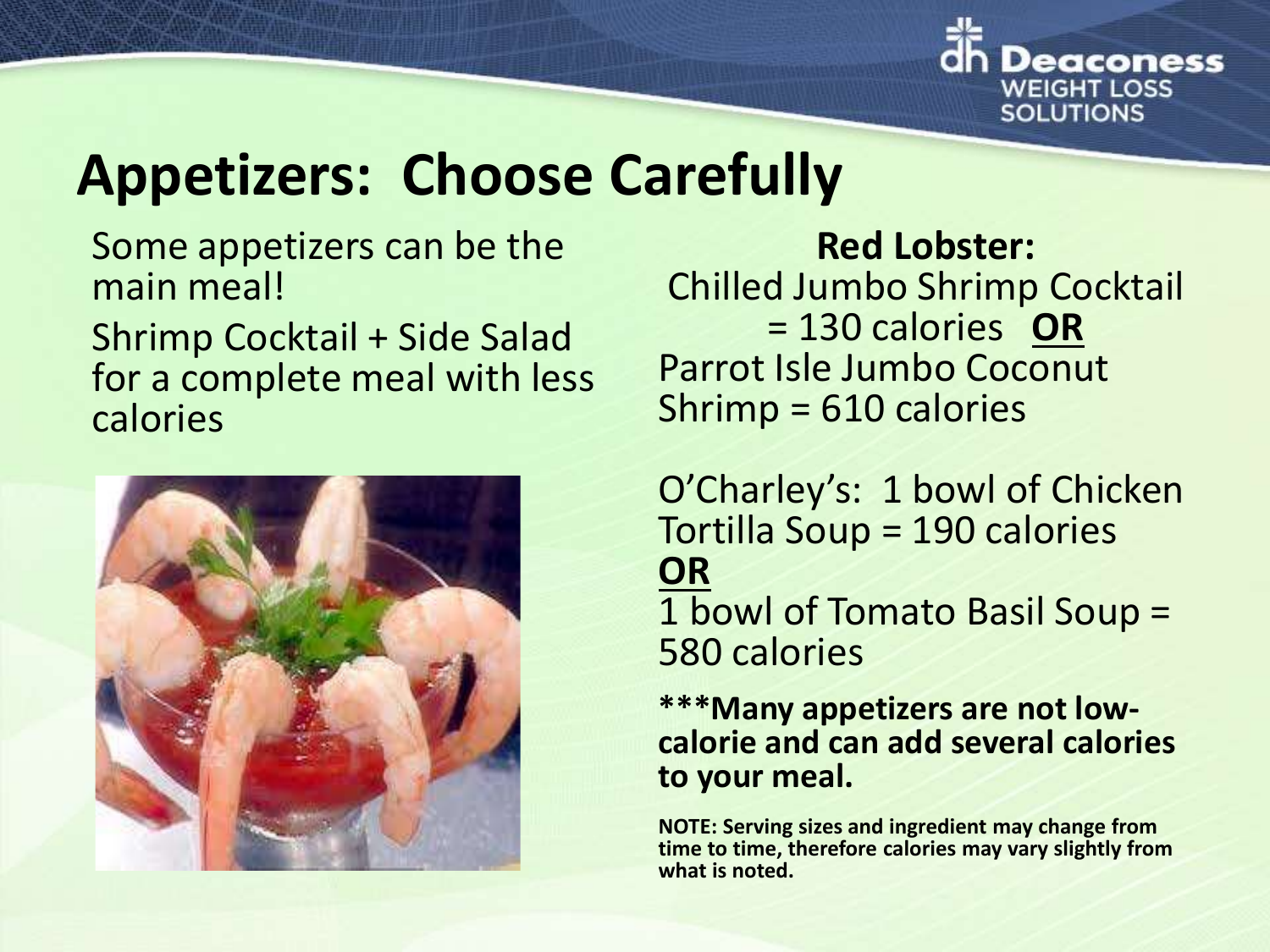

## **Eating Out Strategies: Divide & Conquer**

- Resign from the *"Clean Plate Club"*
- Save money & calories with these strategies:
	- To Go Boxes! Remove ½ or more of food from the plate before starting the meal. Take the food home for an additional meal.
	- Share a meal with family/friends.
	- Enjoy 1 2 low-calorie appetizers vs. entrée:

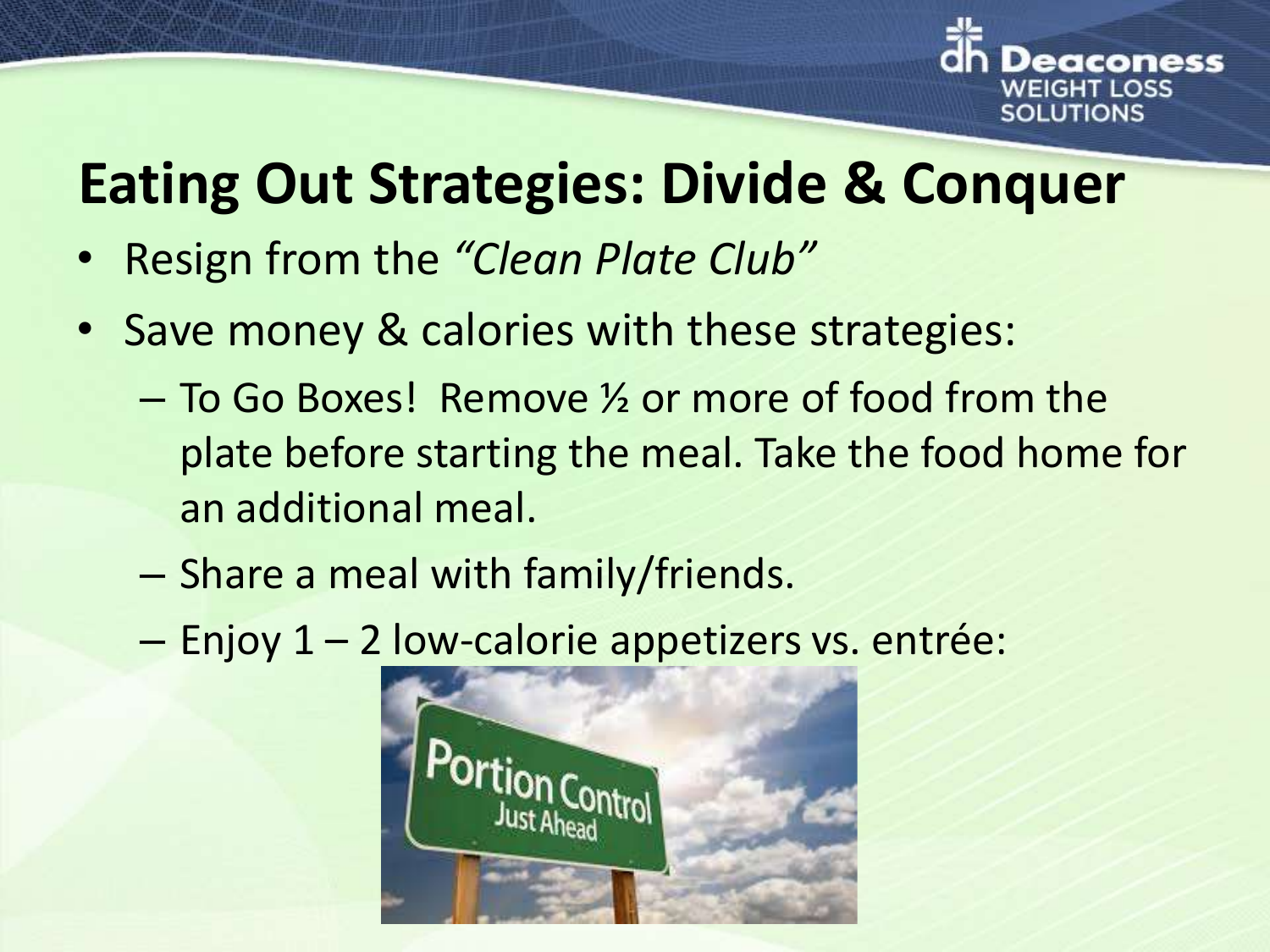

### **Eating Out Strategies: Lunch or Half Size Portions**



Lunch or Half Size Portions Served:

- Some restaurants now offer an option for a smaller portion for the main entrée.
- Save money & save calories!
- Ask if a **lunch size** portion is available when ordering an entrée for dinner OR a **half size**  for the entrée.
- If the lunch or half size is more than your allotted calories, get the to-go-box & enjoy the leftovers at another meal.



Examples of Olive Garden lunch size vs. dinner size entrees:

Lunch Size: Lasagna Classico = 500 calories

Dinner Size: Lasagna Classico = 940 calories

**OR** 

Lunch Size: Spaghetti with Meat Sauce = 360 calories Dinner Size: Spaghetti with Meat Sauce = 640 calories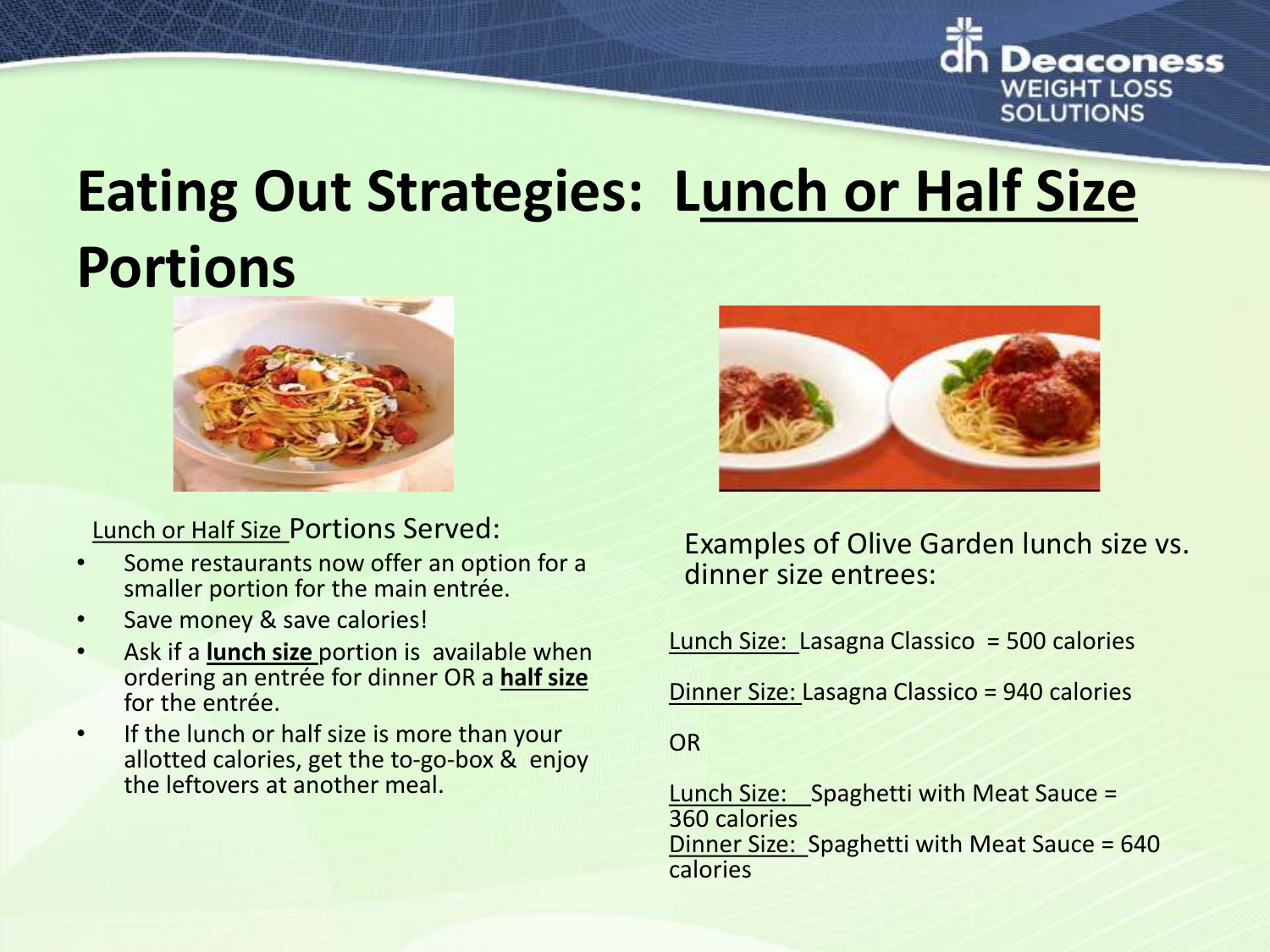

### **Eating Out Strategies: Hunger Control**

- Don't skip a meal to have more calories available when eating out! When you go to a restaurant really hungry, you may be more tempted to not follow your healthy eating plan and eat more food.
- Don't go overly hungry!
	- Have a low calorie snack before going out .
	- At the restaurant, enjoy a low-calorie start such as a cup of broth based soup OR a small lettuce salad with low-calorie dressing.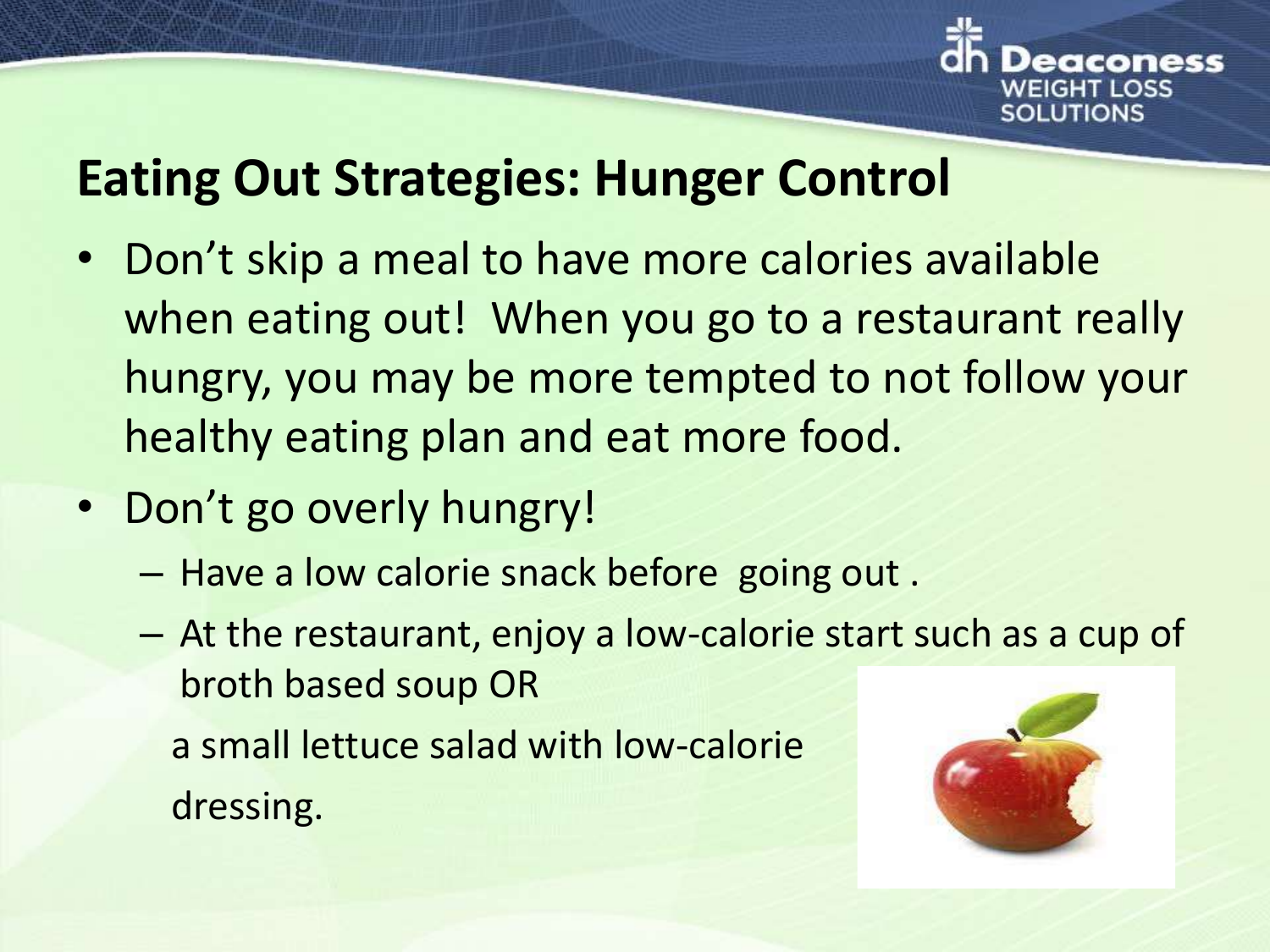

# **Eating Out Strategies: Ask Questions**

- Ask your server questions!
- Don't assume!



- Is butter/margarine added to the vegetables?
- Is the fish grilled, broiled, breaded or fried?
- Is the fish prepared with butter, margarine , or some other fat?
- Is the sauce or soup creamed based?
- Is there a reduced-fat or fat-free salad dressing available?

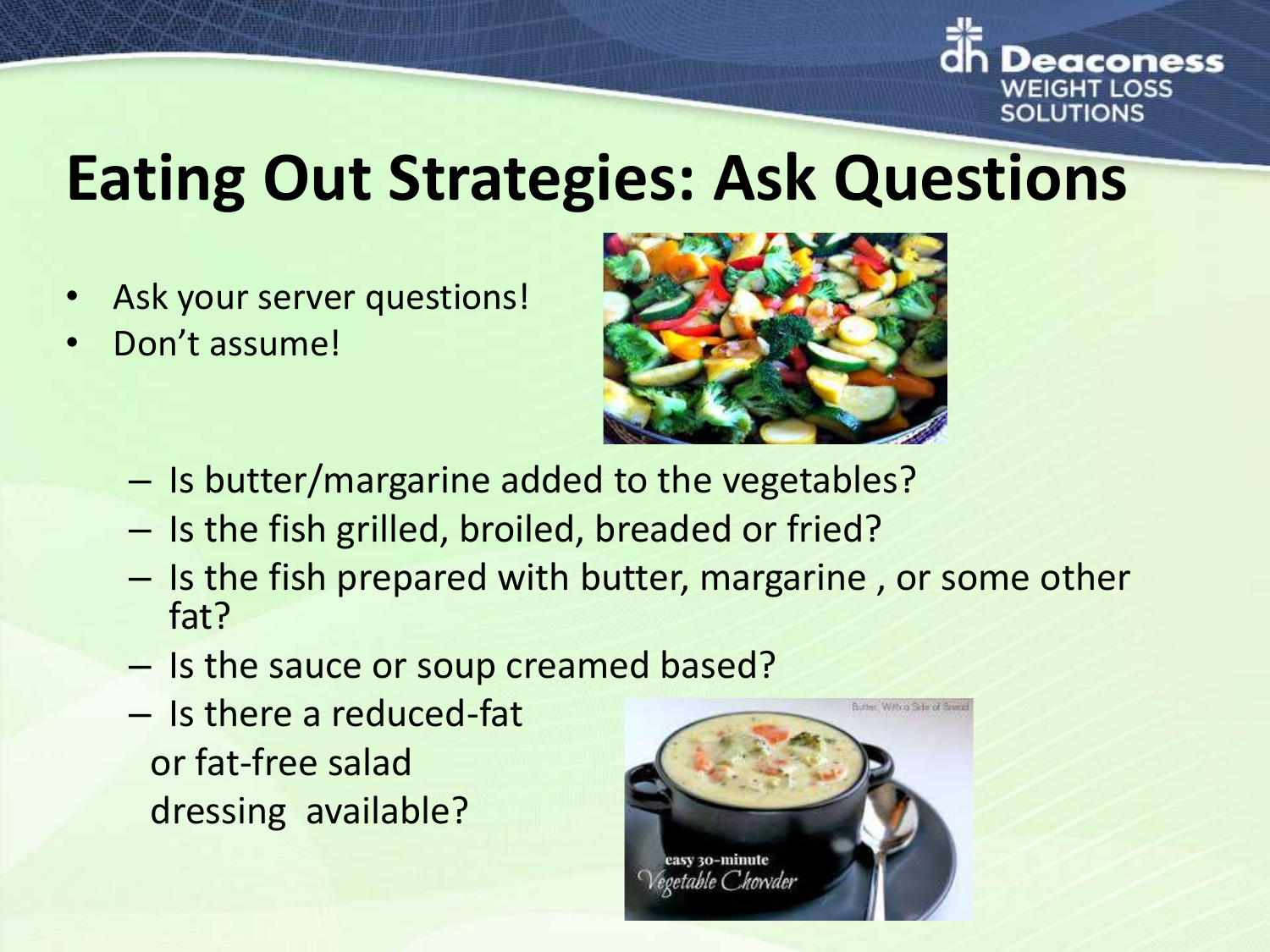

### **Eating Out Strategies: Have It Your Way!**



### **Be in control!**

- Ask for butter/sour cream on the side of the potato.
- Request the salad dressing, grated cheese, egg on the side or left off the salad.
- Request the dinner roll unbuttered.
- Leave off the gravy or have on the side!
- Ask for vegetables prepared without added butter.
- Ask for the mayonnaise to be left off the sandwich.

Enjoy the **"dip & stab"** method when eating salads with salad dressing on the side! Dip the fork in the salad dressing & then in the salad = much less salad dressing consumed.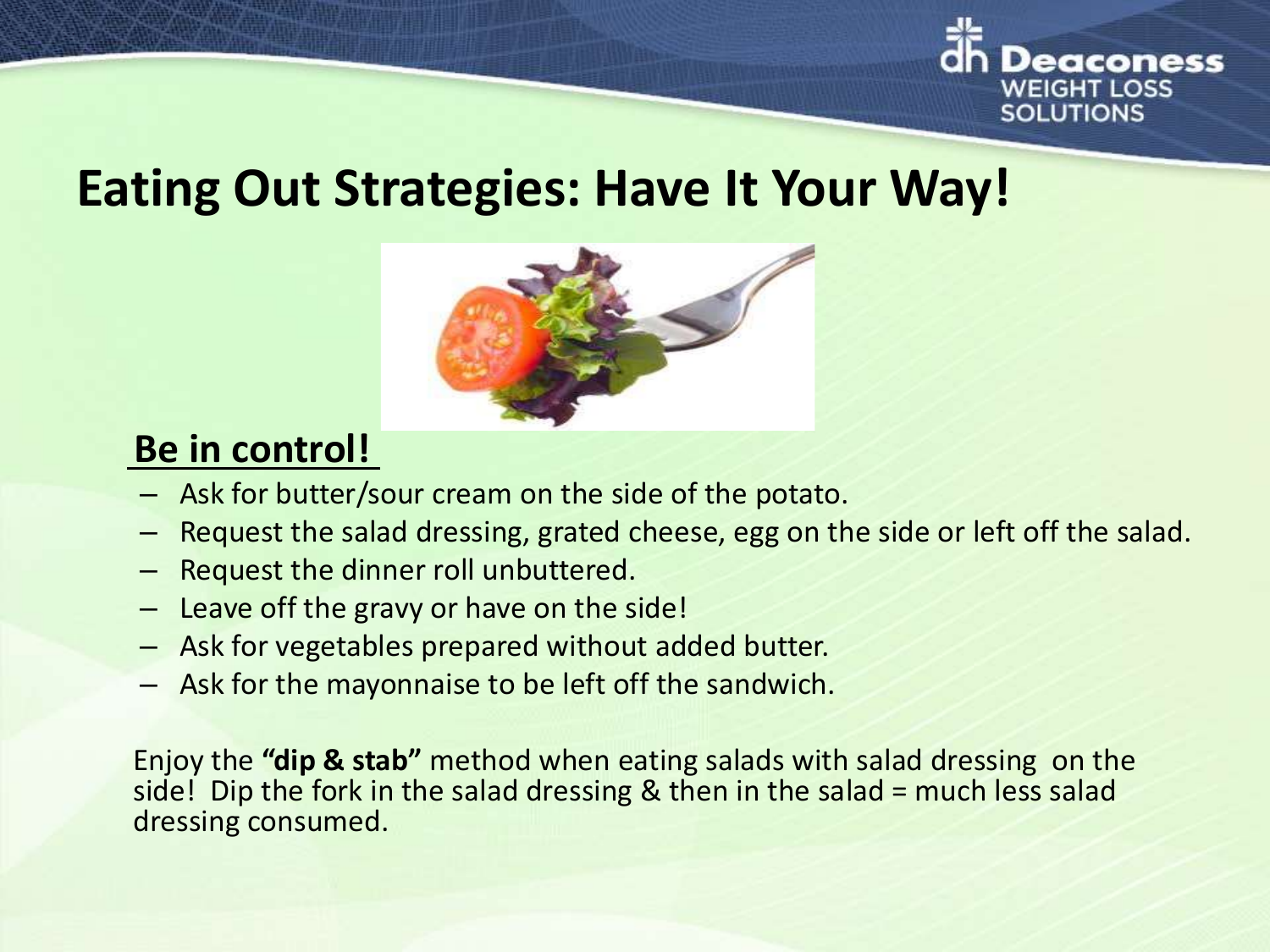

## **Eating Out Strategies: Take Your Own**

#### **As long you are ordering, no one will notice!**



- Take your favorite lowcalorie salad dressing or request a low-fat salad dressing on the side.
- Take your own baked tortilla chips & enjoy the salsa.
- Take your Sugar-Free flavoring packet to mix with water.
- Top your baked potato with salsa.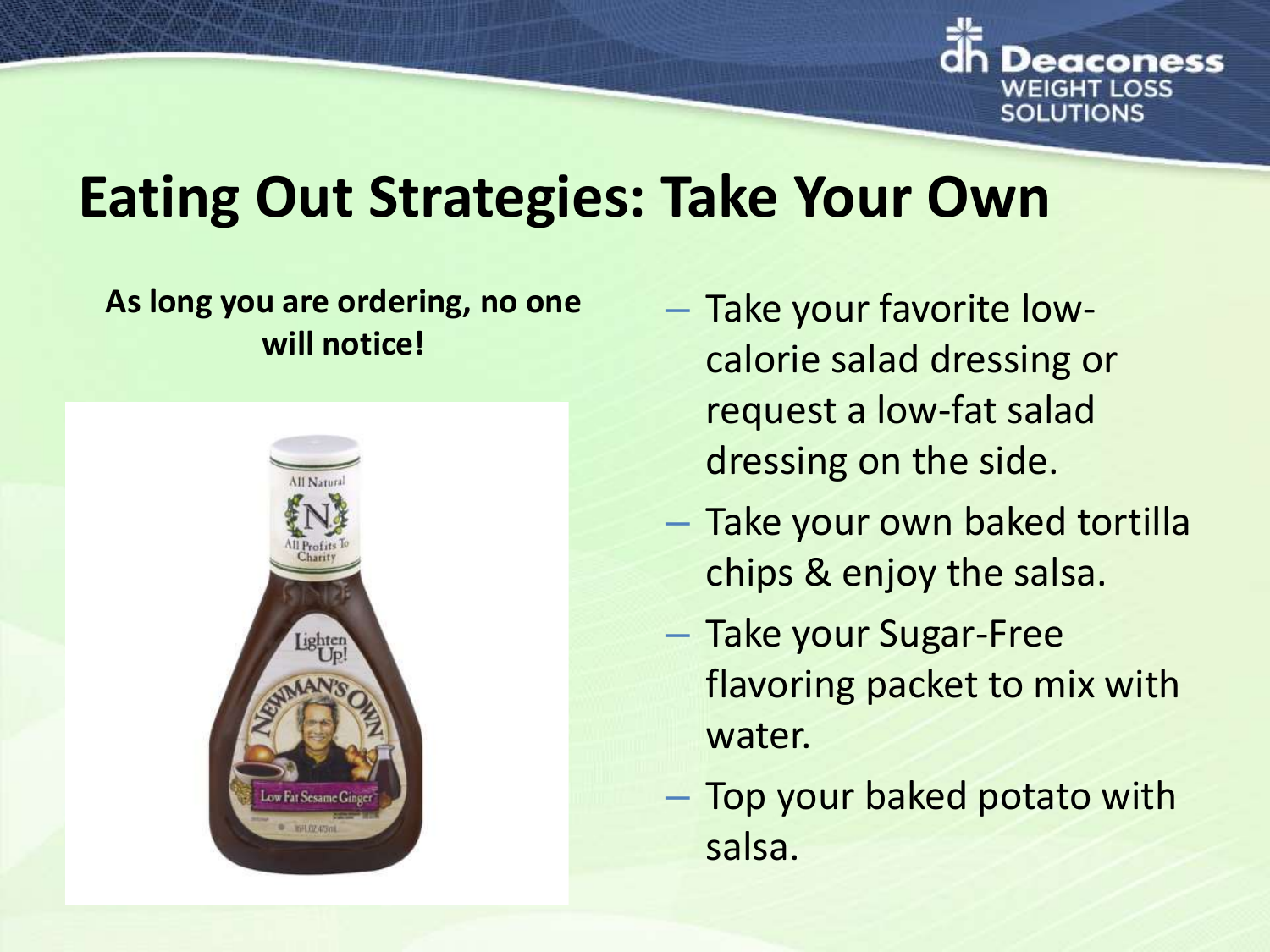

# **Choose & Use Wisely!**

Just because a salad dressing is not creamy (Ranch or Blue Cheese) does not mean lower calories.



Examples:

- O'Charley's: 2 oz. Balsamic Vinaigrette = 280 calories **vs.**  2 oz. light Ranch Dressing = 70 calories.
- Chick-Fil-A: 1 packet Light Balsamic Vinaigrette = 80 calories **vs.** 1 packet Avocado Lime Ranch Dressing = 310 calories

\*Calories vary for different brands of the same type of salad dressing.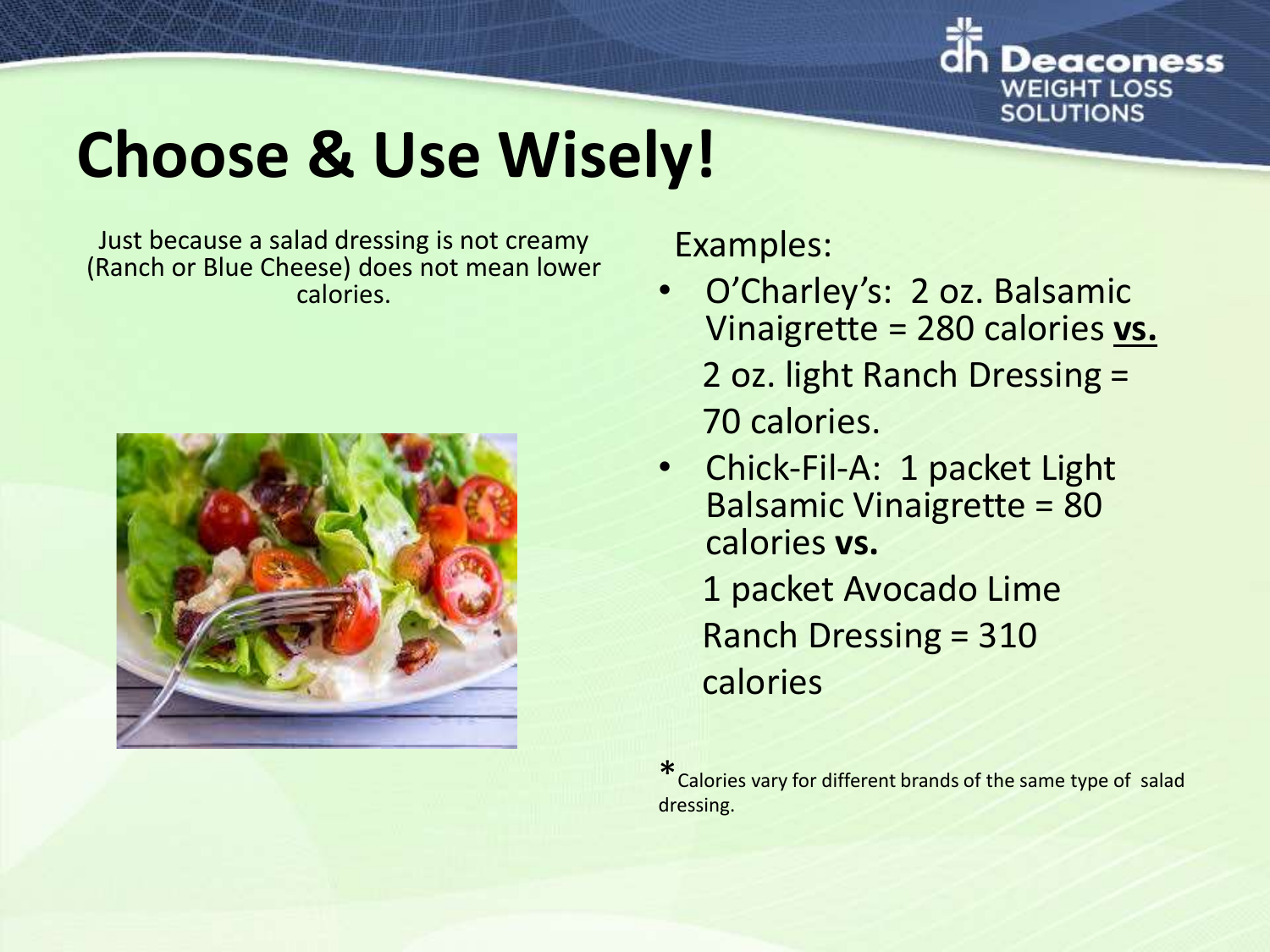

# **Eating Out Strategies: Substitutions**

### **Request substitutions**!

- Can I substitute a baked potato, rice or side salad for the French fries?
- Is a fruit cup available?



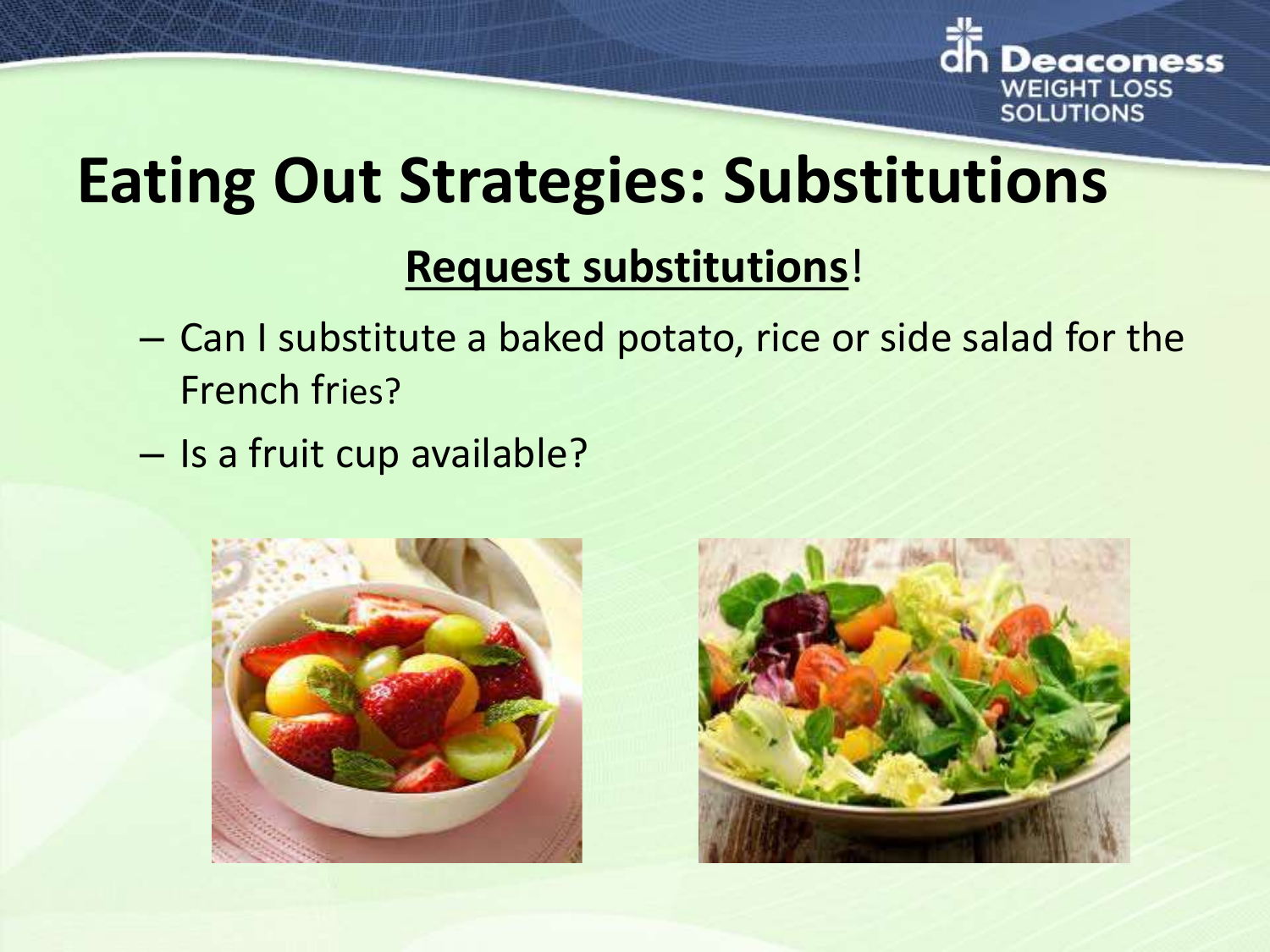

## **Eating Out Strategies**

Don't assume that the entrée or food item is lower in calories just by the name.



- A full salad meal (entrée) can have over 1,000 calories even if it sounds healthy such as "California Chicken Salad."
- A Southwest Black Bean Burger at a local restaurant (no sides) had 760 calories.

\*Larger portion sizes, addition of salad dressings, mayonnaise, bacon, &/or cheese can quickly boost the calorie content.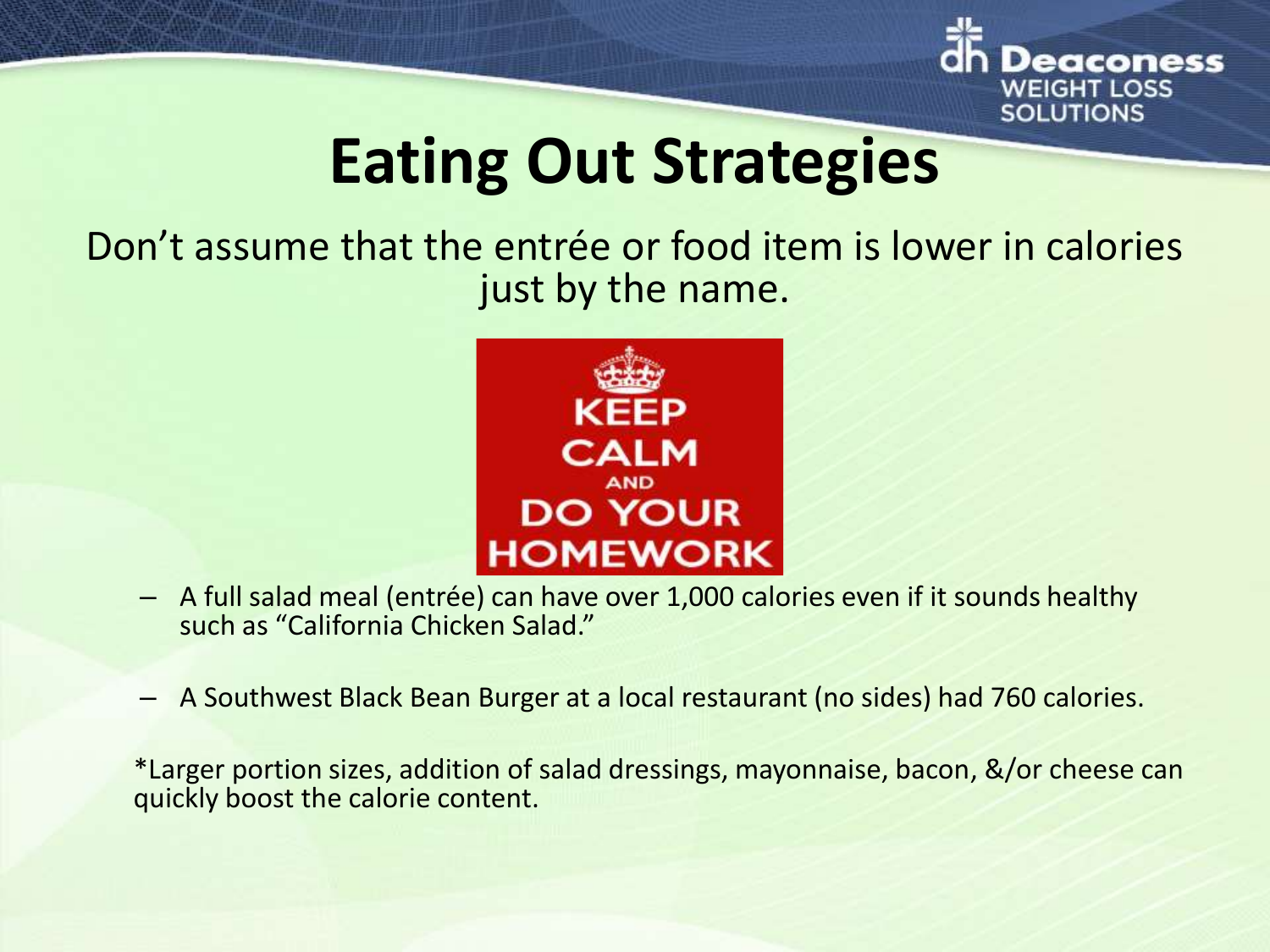

## **Eating Out Strategies: Beverage Control**

#### Regular Liquid Calories = more calories consumed!

- McDonald's: Large Sweet Tea = 170 calories Large Unsweetened Tea = 0 calories • Chick-fil-A: Large Lemonade = 300 calories Large Diet Lemonade = 80 calories
- Panera Bread: 16 oz. Carmel Latte = 410 calories
	- 16 oz. Coffee = 15 calories
	-
- 
- McDonald's: 12 oz. (Small) Orange Juice = 150 calories
	- Olive Garden: 1 glass Red Wine = 160 calories



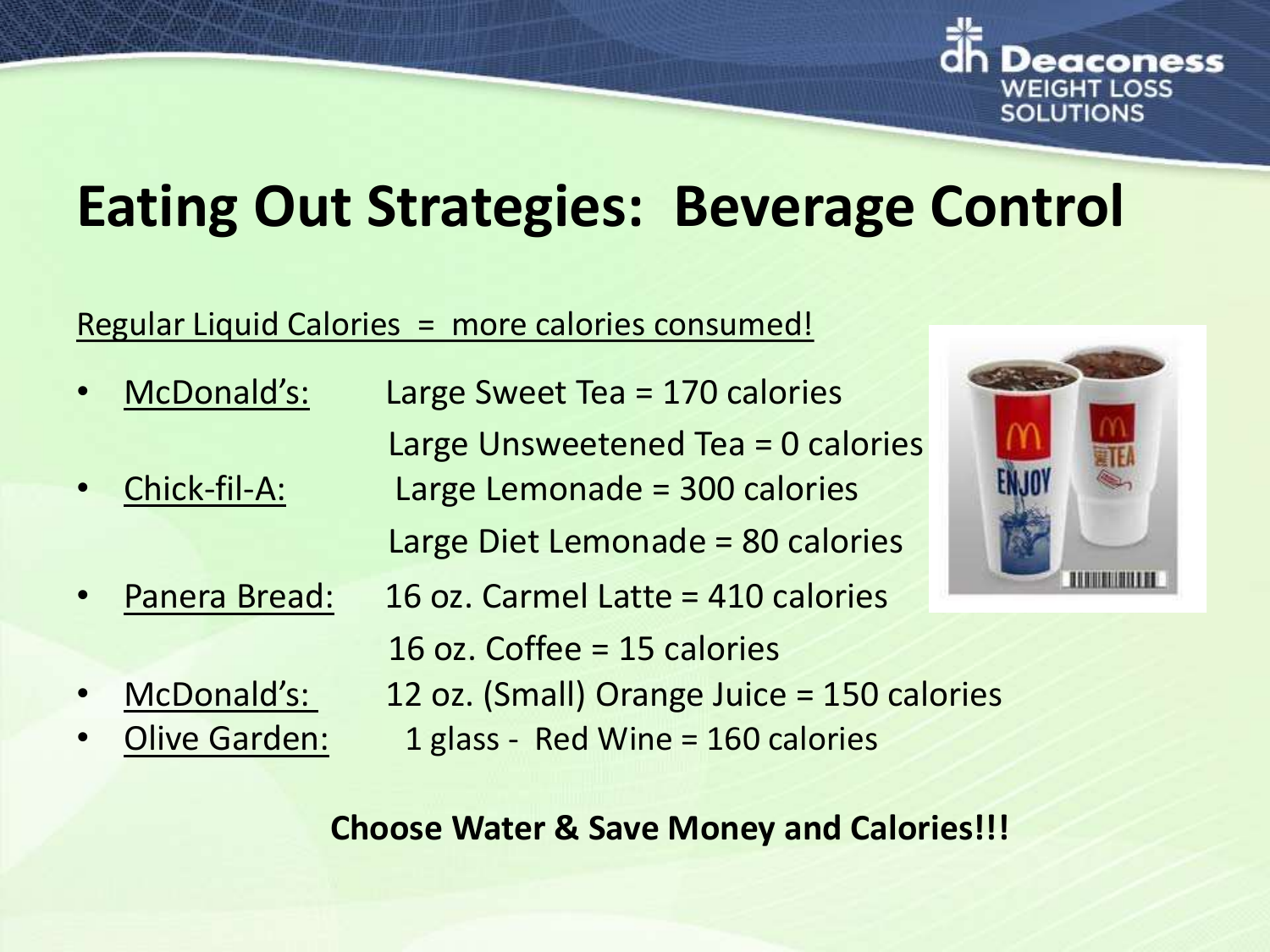

### **Eating Out Strategies: Dessert**

I want dessert!



- Leave the dessert for another day.
- Split dessert with several people to enjoy a taste without sacrificing your goals.
- Choose lower-calorie dessert options: Fresh fruit, frozen yogurt or sorbet.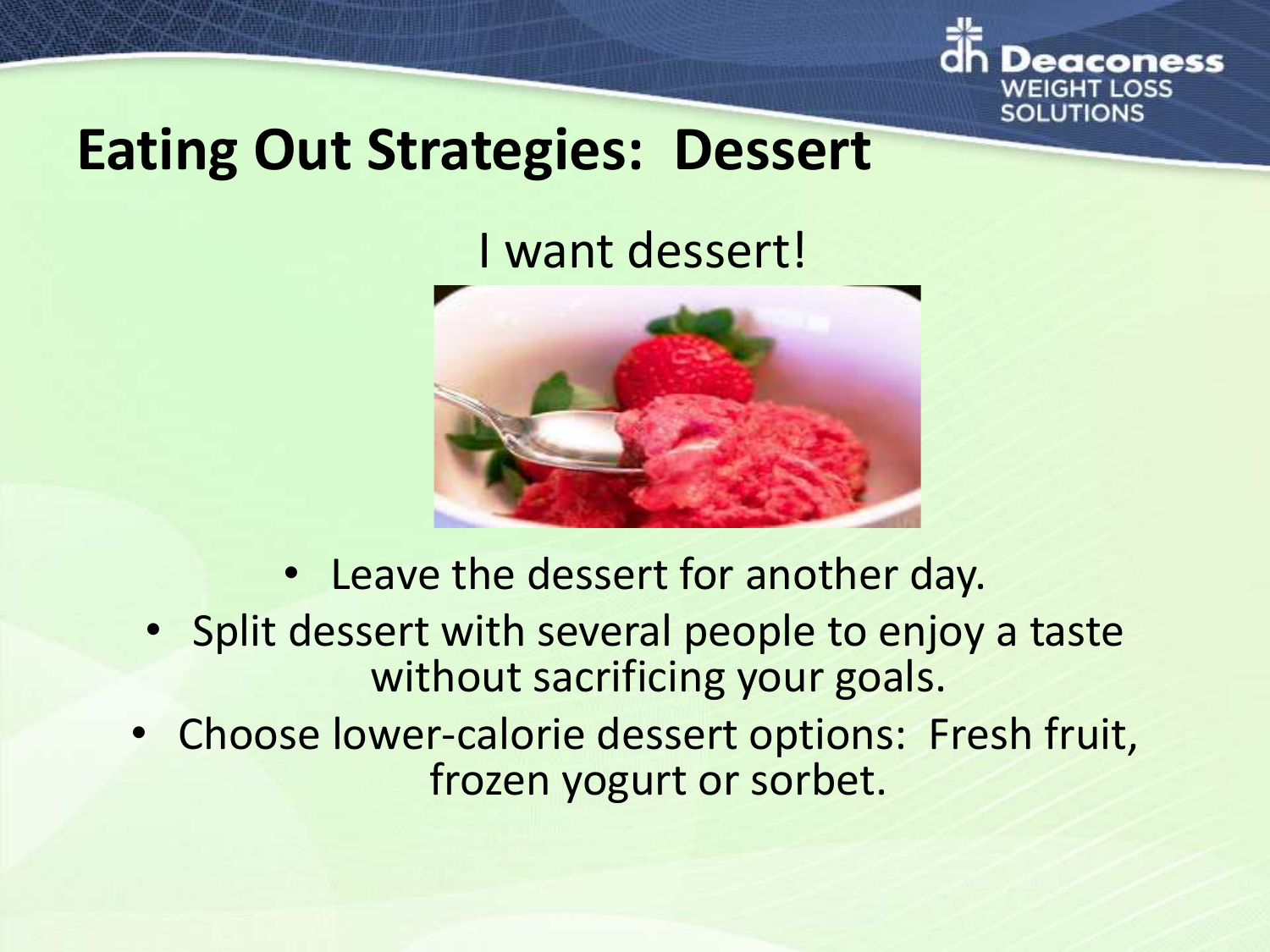

### **Preparing to Eat Out: Plan Ahead!**



Some restaurants will identify on the menu "better for you" or "lower-calorie" menu options.

Examples of identification on the menu of lower-calorie entrees include:

- **1. Cracker Barrel's "Wholesome Fixin's"**: Breakfast entrees are under 500 calories & Lunch/Dinner entrees are under 600 calories.
- **2. Taco Bell's "Fresco Style":** Most menu items can be customized by asking for "Fresco style" which replaces items which are typically higher in calories such as mayo-based sauces, cheeses, & reducedfat sour cream with freshly prepared diced tomatoes.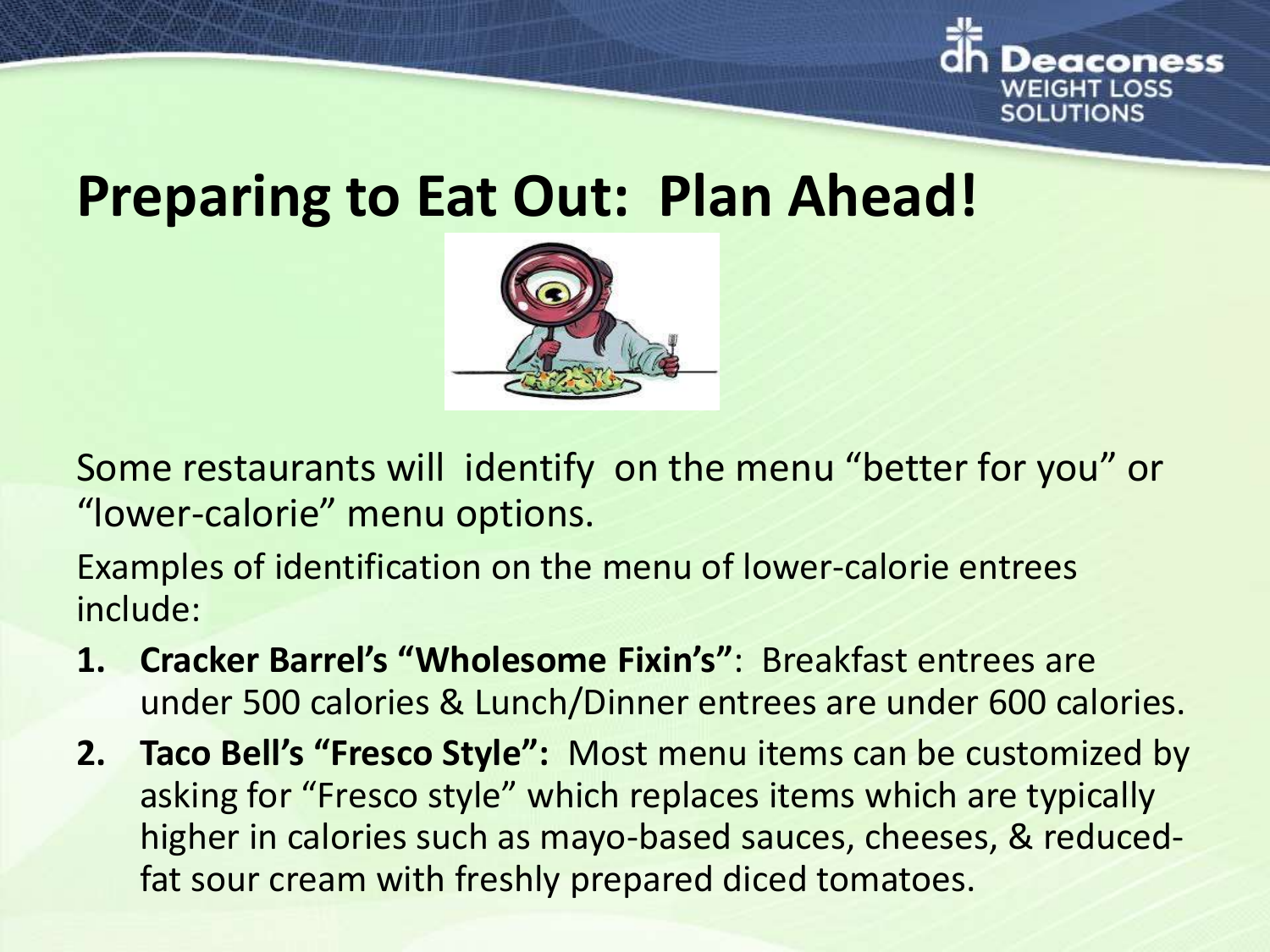

### **Preparing to Eat Out: Plan Ahead!**

- **1. Check out the chain restaurants nutrition facts information on-line. Some restaurant web sites have interactive menus & nutrition calculators to customize your plate to better help you meet your nutrition goals.**
- **2. Food diary apps such as MyFitness Pal will also have nutrition information for restaurant menu items.**
- **Examples of restaurants with on-line nutrition information:**
	- [www.panerabread.com](http://www.panerabread.com/)
	- [www.crackerbarrel.com](http://www.redlobster.com/)
	- [www.redlobster.com](http://www.redlobster.com/)
	- [www.mcdonalds.com](http://www.mcdonalds.com/)
	- [www.chick-fil-a.com](http://www.chick-fil-a.com/)

\*By law, restaurants with 20 or more U.S. locations are required to disclose the number of calories on menus and menu boards.

### I'D LIKE TO KNOW WHEN I'M INDULGING, AND WHEN I'M JUST HAVING DINNER.